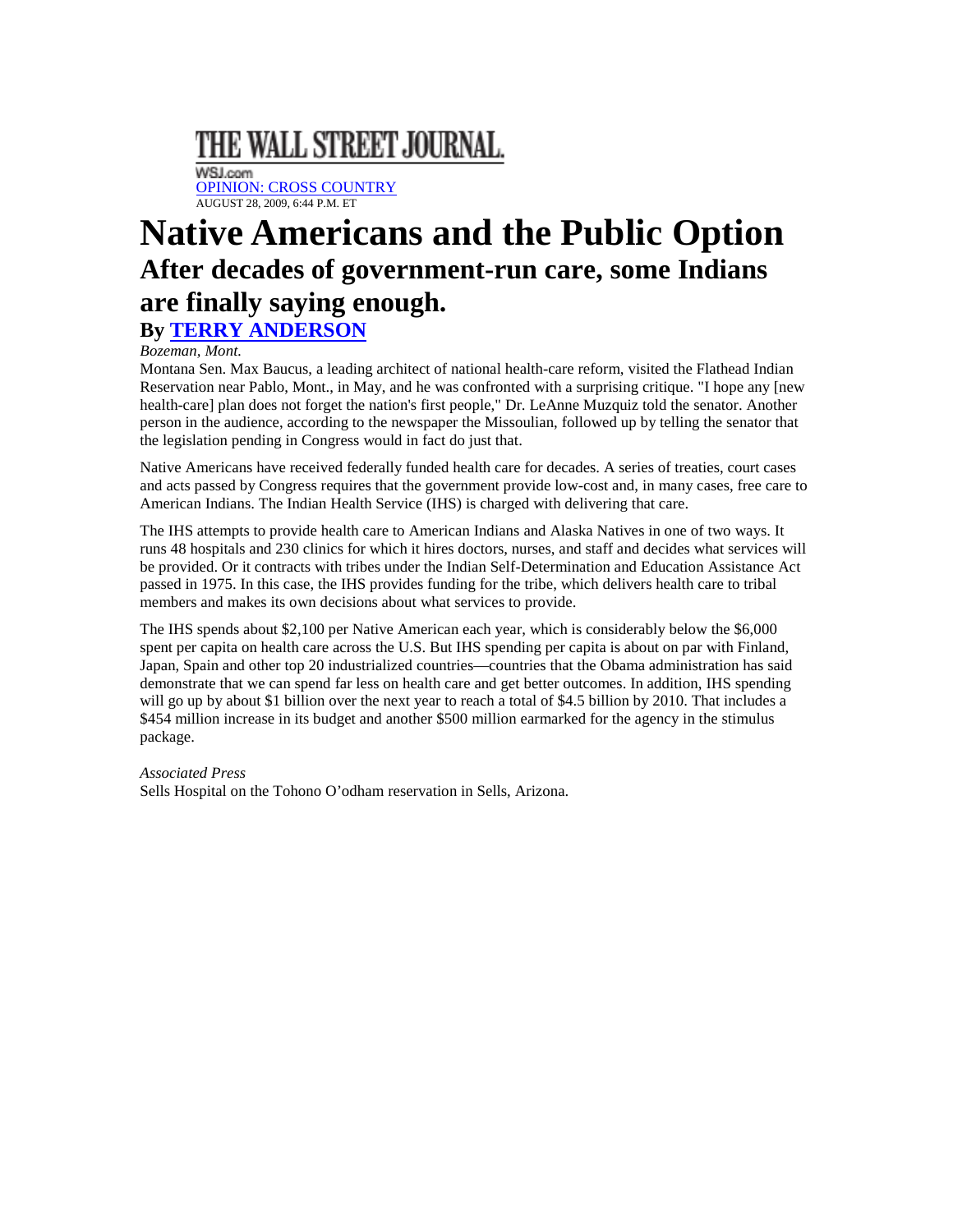

Unfortunately, Indians are not getting healthier under the federal system. In 2007, rates of infant mortality among Native Americans across the country were 1.4 times higher than non-Hispanic whites and rates of heart disease were 1.2 times higher. HIV/AIDS rates were 30% higher, and rates of liver cancer and inflammatory bowel disease were two times higher. Diabetes-related death rates were four times higher. On average, life expectancy is four years shorter for Native Americans than the population as a whole.

Rural Indians fare even worse, as data from Sen. Baucus's home state show. According to IHS statistics, in Montana and Wyoming, Indians suffer diabetes at rates 20% higher, heart disease 12% higher, and lung cancer rates 67% higher than the average across all IHS regions in the country. A recent Harvard University study found that life expectancy on a reservation in neighboring South Dakota was 58 years. The national average is 77.

Personal stories from people within the system reveal the human side of these statistics. In 2005, Ta'Shon Rain Little Light, a 5-year-old member of the Crow tribe who loved to dress in traditional clothes, stopped eating and complained that her stomach hurt. When her mother took her to the IHS clinic in south central Montana, doctors dismissed her pain as depression. They didn't perform the tests that might have revealed the terminal cancer that was discovered several months later when Ta'Shon was flown to a children's hospital in Denver. "Maybe it would have been treatable" had the cancer been discovered sooner, her greataunt Ada White told the Associated Press.

Such horror stories are common on reservations, where the common wisdom is "don't get sick after June" the month when the federal dollars usually run out. Late last year, the Montana Quarterly interviewed Tommy Connell, a member of the Blackfeet tribe and a worker in the IHS hospital in Browning, Mont. He didn't pull any punches in his assessment of the IHS. "They're lying to us," he said of promises over the